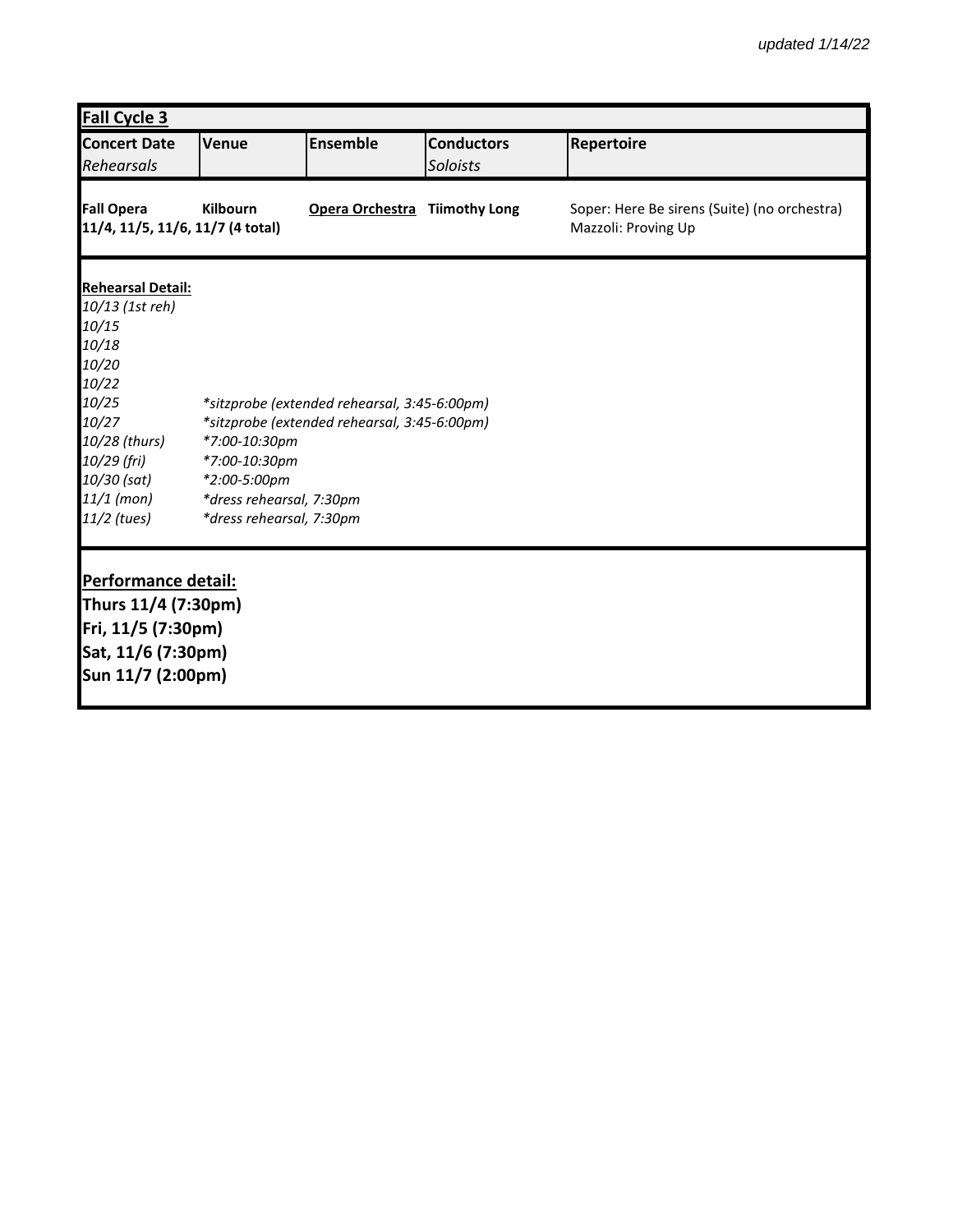| <b>Spring Cycle 1</b>                                   |                          |                 |                                                        |            |  |
|---------------------------------------------------------|--------------------------|-----------------|--------------------------------------------------------|------------|--|
| <b>Concert Date</b><br>Rehearsals                       | Venue                    | <b>Ensemble</b> | <b>Conductors</b><br>Soloists                          | Repertoire |  |
| <b>Winter Opera</b><br>2/16, 2/17, 2/22, 2/23 (4 total) | <b>Scene Shop</b>        |                 | Opera Orchestra Wilson Southerland Cavalli: La Calisto |            |  |
| <b>Rehearsal Detail:</b>                                |                          |                 |                                                        |            |  |
| 1/31 (1st reh)                                          | $3:45 - 5:25$            |                 |                                                        |            |  |
|                                                         | $3:45 - 5:25$            |                 |                                                        |            |  |
|                                                         | $3:45 - 5:25$            |                 |                                                        |            |  |
| 2/2<br>2/4<br>2/7<br>2/9                                | $3:45 - 5:25$            |                 |                                                        |            |  |
|                                                         | $3:45 - 5:25$            |                 |                                                        |            |  |
| $2/11$ (fri)                                            | *4:30-7:30pm*            |                 |                                                        |            |  |
| $2/12$ (sat)                                            | *2:00-5:00pm*            |                 |                                                        |            |  |
| 2/13 (sun)                                              | *2:00-5:00pm*            |                 |                                                        |            |  |
| $2/14$ (mon)                                            | *dress rehearsal, 7:30pm |                 |                                                        |            |  |
| $2/15$ (tues)                                           | *dress rehearsal, 7:30pm |                 |                                                        |            |  |
| <b>Performance Detail:</b>                              |                          |                 |                                                        |            |  |
| Wed 2/16 (7:30pm)                                       |                          |                 |                                                        |            |  |
| Thurs 2/17 (7:30pm)                                     |                          |                 |                                                        |            |  |
| Tues 2/22 (7:30pm)                                      |                          |                 |                                                        |            |  |
| Wed 2/23 (7:30pm)                                       |                          |                 |                                                        |            |  |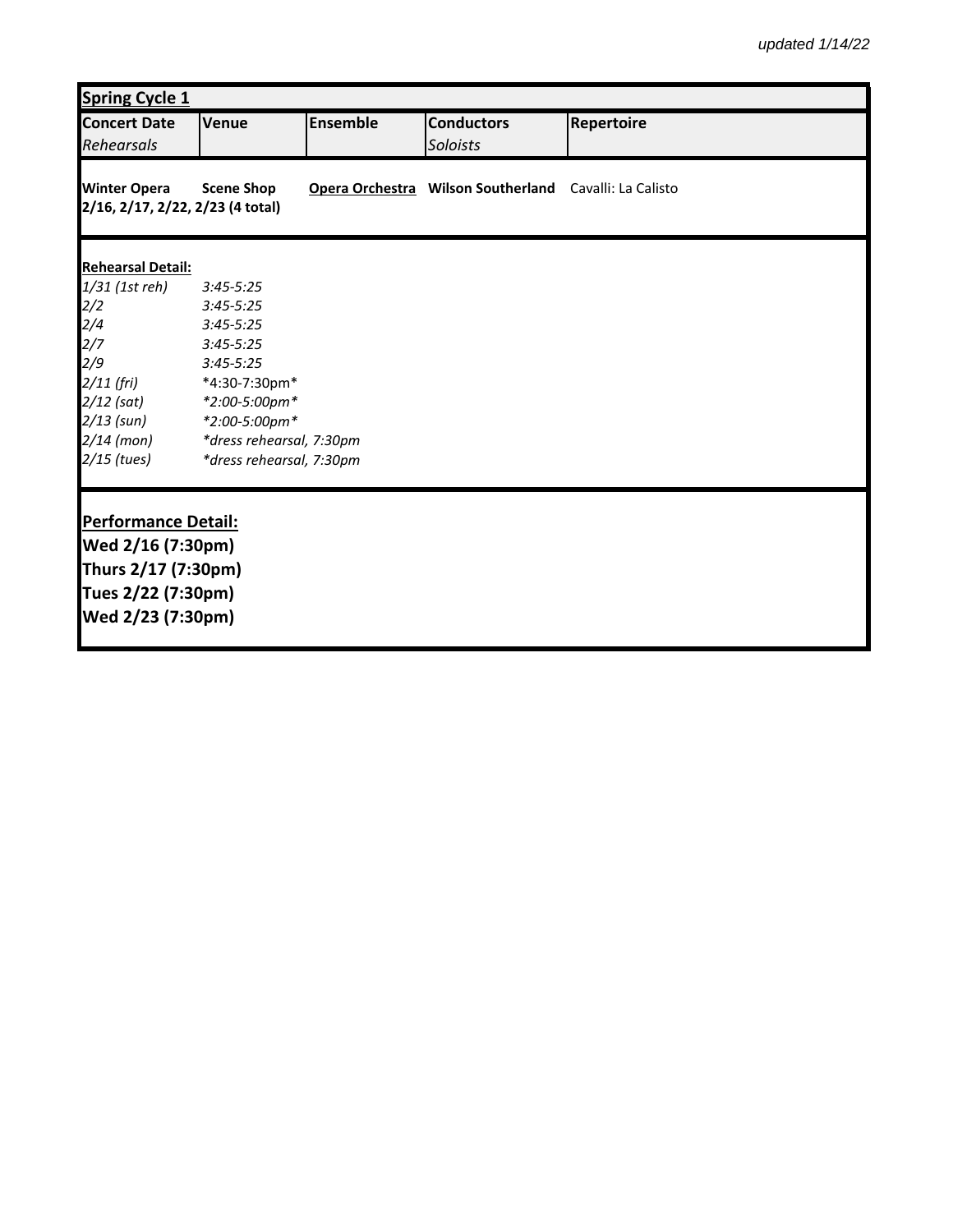| <b>Spring Cycle 3</b>                                |                                                               |                 |                     |                          |  |
|------------------------------------------------------|---------------------------------------------------------------|-----------------|---------------------|--------------------------|--|
| <b>Concert Date</b>                                  | Venue                                                         | <b>Ensemble</b> | <b>Conductors</b>   | Repertoire               |  |
| Rehearsals                                           |                                                               |                 | Soloists            |                          |  |
| <b>Spring Opera</b><br>4/7, 4/8, 4/9, 4/10 (4 total) | <b>Kodak</b>                                                  | Opera Orch      | <b>Timothy Long</b> | Sondheim: Into the Woods |  |
| <b>Rehearsal Detail:</b>                             |                                                               |                 |                     |                          |  |
| 3/14 (1st reh)                                       |                                                               |                 |                     |                          |  |
| 3/16                                                 |                                                               |                 |                     |                          |  |
| 3/18                                                 |                                                               |                 |                     |                          |  |
| 3/21                                                 |                                                               |                 |                     |                          |  |
| 3/23                                                 |                                                               |                 |                     |                          |  |
| 3/25                                                 |                                                               |                 |                     |                          |  |
| 3/28<br>3/30                                         | *sitzprobe, extended rehearsal (3:45-6:00pm)                  |                 |                     |                          |  |
| 3/31 (thurs)                                         | *sitzprobe, extended rehearsal (3:45-6:00pm)<br>*7:00-10:30pm |                 |                     |                          |  |
| 4/1 (fri)                                            | *4:30-8:00pm                                                  |                 |                     |                          |  |
| 4/2 (sat)                                            | *1:30-5:00pm                                                  |                 |                     |                          |  |
| 4/4 (mon)                                            | *dress rehearsal, 7:30pm                                      |                 |                     |                          |  |
| 4/5 (tues)                                           | *dress rehearsal, 7:30pm                                      |                 |                     |                          |  |
|                                                      |                                                               |                 |                     |                          |  |
|                                                      |                                                               |                 |                     |                          |  |
| <b>Performance Detail:</b>                           |                                                               |                 |                     |                          |  |
| Thurs 4/7 (7:30pm)                                   |                                                               |                 |                     |                          |  |
| Fri 4/8, (7:30pm)                                    |                                                               |                 |                     |                          |  |
| Sat 4/9 (7:30pm)                                     |                                                               |                 |                     |                          |  |
| Sun 4/10 (2:00pm)                                    |                                                               |                 |                     |                          |  |
|                                                      |                                                               |                 |                     |                          |  |